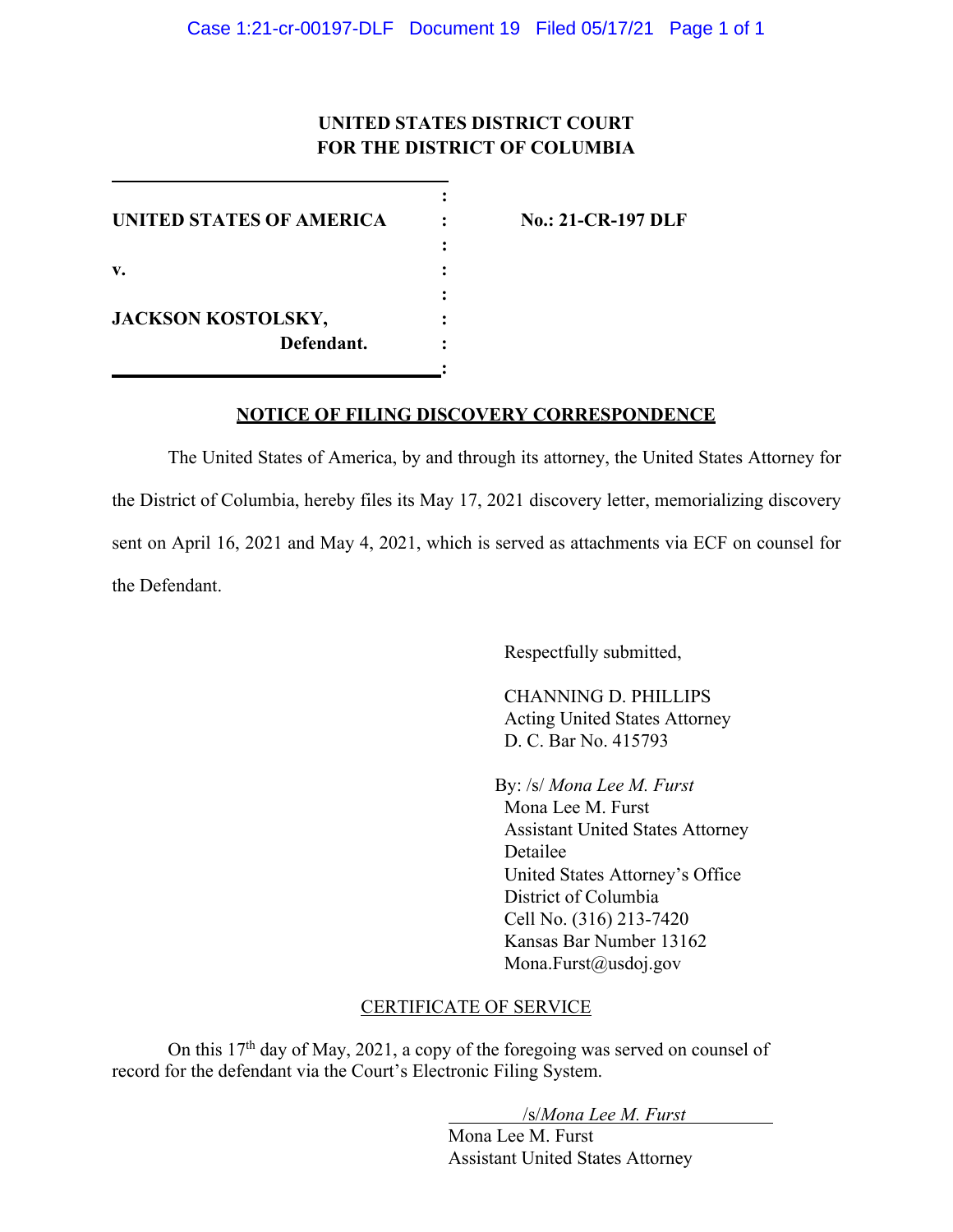## Case 1:21-cr-00197-DLF Document 19-1 Filed 05/17/21 Page 1 of 2



U.S. Department of Justice

CHANNING D. PHILLIPS Acting United States Attorney

*District of Columbia*

*Judiciary Center 555 Fourth St., N.W. Washington, D.C. 20530*

May 17, 2021

Dani Jahn Assistant Federal Public Defender Office of the Public Defendant Washington, D.C. 20004

> Re: *United States v. Jackson Kostolsky* Case No. 21-CR-197 DLF

Dear Counsel:

.

This letter memorializes additional informal discovery set 5 via email on April 16, 2021: The agent's analysis of what he located in the telephone download within the scope of the warrant;

And via USAFX on May 4, 2021:

Two videos and screen shots marked Highly Sensitive folder on USAFX which contains the CCTV surveillance footage from the Capitol Police.

Due to the extraordinary nature of the January 6, 2021 Capitol Attack, the government anticipates that a large volume of materials may contain information relevant to this prosecution. These materials may include, but are not limited to, surveillance video, statements of similarly situated defendants, forensic searches of electronic devices and social media accounts of similarly situated defendants, and citizen tips. The government is working to develop a system that will facilitate access to these materials. In the meantime, please let me know if there are any categories of information that you believe are particularly relevant to your client.

The discovery is unencrypted. Please contact me if you have any issues accessing the information, and to confer regarding pretrial discovery as provided in Fed. R. Crim. P. 16.1.

I recognize the government's discovery obligations under *Brady v. Maryland*, 373 U.S. 83 (1963), its progeny, and Rule 16. I will provide timely disclosure if any such material comes